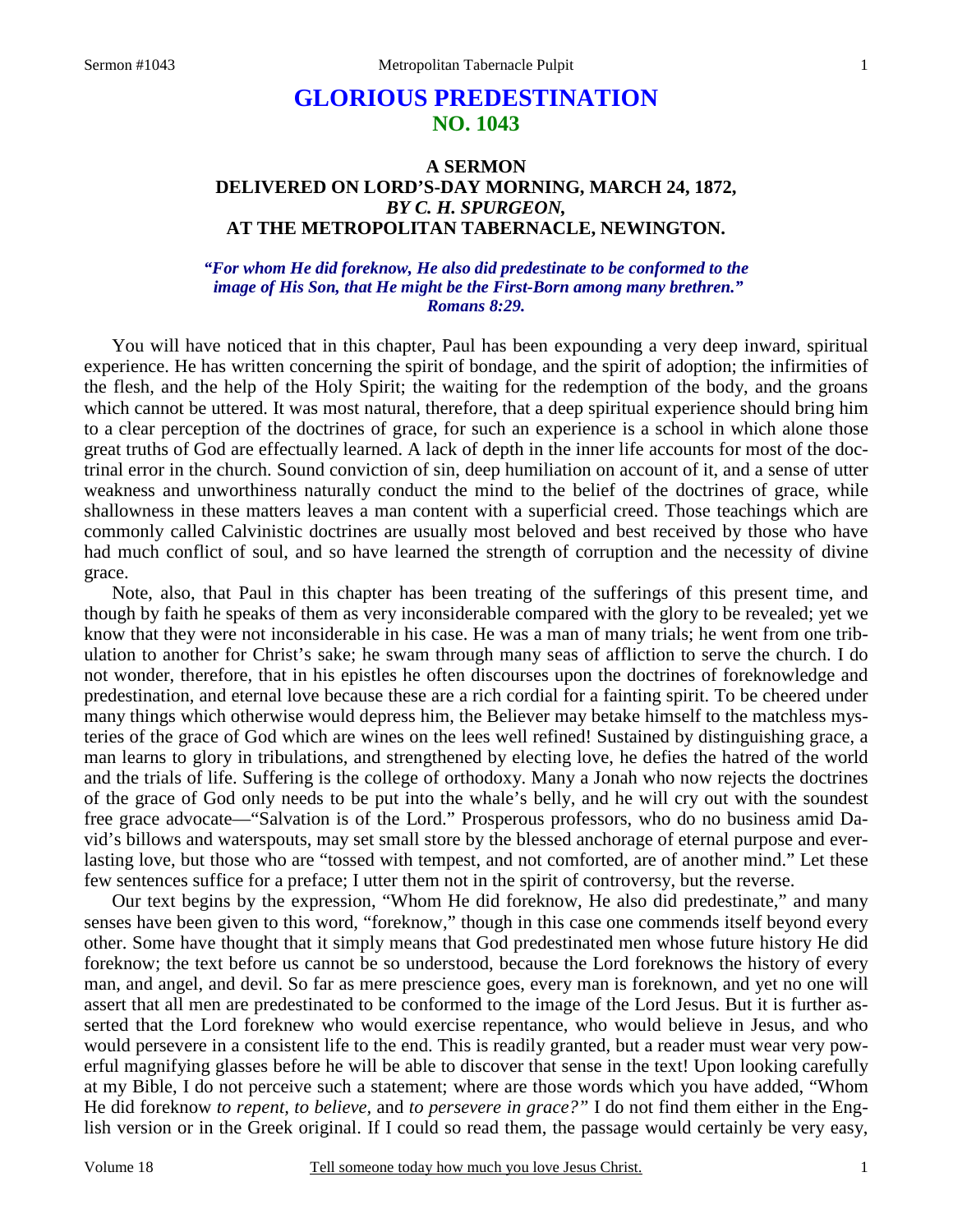and would very greatly alter my doctrinal views! But, as I do not find those words there, begging your pardon, I do not believe in them; however wise and advisable a human interpolation may be, it has no authority with us; we bow to Holy Scripture, not to glosses which theologians may choose to put upon it. No hint is given in the text of foreseen virtue any more than of foreseen sin, and, therefore, we are driven to find another meaning for the word. We find that the word *"know"* is frequently used in Scripture, not only for knowledge, but also for favor, love, and complacency. Our Lord Jesus Christ will say, in the judgment, concerning certain persons, "I never *knew* you," yet in a sense He knew them, for He knows every man! He knows the wicked as well as the righteous, but there the meaning is, "I never knew you in such a respect as to feel any complacency in you, or any favor towards you." See also John 10:14, 15, and 2 Timothy 2:19. In Romans 11:2, we read, "God has not cast away His people which He foreknew," where the sense evidently has the idea of fore-love, and it is so to be understood here. Those whom the Lord looked upon with favor as He foresaw them, He has predestinated to be conformed to the image of His Son. They are, as Paul puts it in his letter to the Ephesians, "predestinated according to the purpose of Him who works all things after the counsel of His will."

I am anxious not to tarry over controverted matters, but to reach the subject of my sermon this morning. Here we have in the text, *conformity to Christ* spoken of as *the aim of predestination;* we have, secondly, *predestination as the impelling force by which this conformity is to be achieved;* and we have, thirdly, *the First-Born Himself set before us as the ultimate end of the predestinations and of the conformity*—"That HE might be the First-Born among many brethren."

**I.** Mark then, with care, that OUR CONFORMITY TO CHRIST IS THE SACRED OBJECT OF PREDESTINATION. Into predestination itself I will not now pry; the deeper things shall be left with God. I think it was Bishop Hall who once said, "I thank God I am not of His counsels, but I am of His court." If I cannot understand, I will not question, for I am not His counselor; but I will adore and obey, for I am, by His grace, His servant. Now today, seeing we are here taught the object of His predestination, it will be our business to labor after it—to bless God that He has set such an object before Him, and pray that *we* may be partakers in it. Here stands the case. Man was originally made in the image of God, but by sin he has defaced that privilege, and now we who are born into this world are fashioned, not in the heavenly image of God, but in the earthy image of the fallen Adam. "We have borne," says the apostle, in the first epistle to the Corinthians, "the image of the earthy." The Lord, in boundless grace, has resolved that a company, whom no man can number, called here, "many brethren," shall be restored to His image in the particular form in which His eternal Son displays it. To this end Jesus Christ came into the world and bore *our* image, that we, through His grace, might bear *His* image; He became a partaker of our infirmities and sicknesses that we might be partakers of the divine nature in all its excellence and purity. Therefore, the one thing to which the Lord is working us through His Spirit, both by providence and by grace, is the likeness of the Lord from heaven; He is evermore transforming the chosen removing that defilement of sin, and molding them after the perfect model of His Son, Jesus Christ, the second Adam, who is the First-Born among the "many brethren."

Now, observe that this conformity to Christ lies in several things. First, we are to be conformed to Him as to our *nature*. What was the nature of Christ, then, as divine? We must not pry into it, but we know that He was verily of the nature of God. "Begotten, not made," says the Athanasian Creed, and it says truly, too, "Being of one substance with the Father." Now, we also, though we at our conversion are new creatures, are also said to be, "Begotten again into a lively hope." To be begotten is something more than to be made; this is a more personal work of God, and that which is begotten is in closer affinity to Him than that which is only created. As Christ was, as the Only-Begotten of the Father, far above mere creatures, so also to be begotten of God, in *our* case, means far more than even the *first* and perfect creation could imply. As to His humanity, our blessed Lord, when He came into this world, underwent a birth which was a remarkable type of our second birth; He was born into this world in a very humble place, amidst the oxen and in the manger, but He lacked not the songs of angels, and the adoration of the heavenly hosts! Even so, we, also, were born of the Spirit without human observation—men of this world saw no glory whatever in our regeneration, for it was not performed by mystic rites, or with sacerdotal pomp. The Spirit of God found us in our low estate, and quickened us without outward display;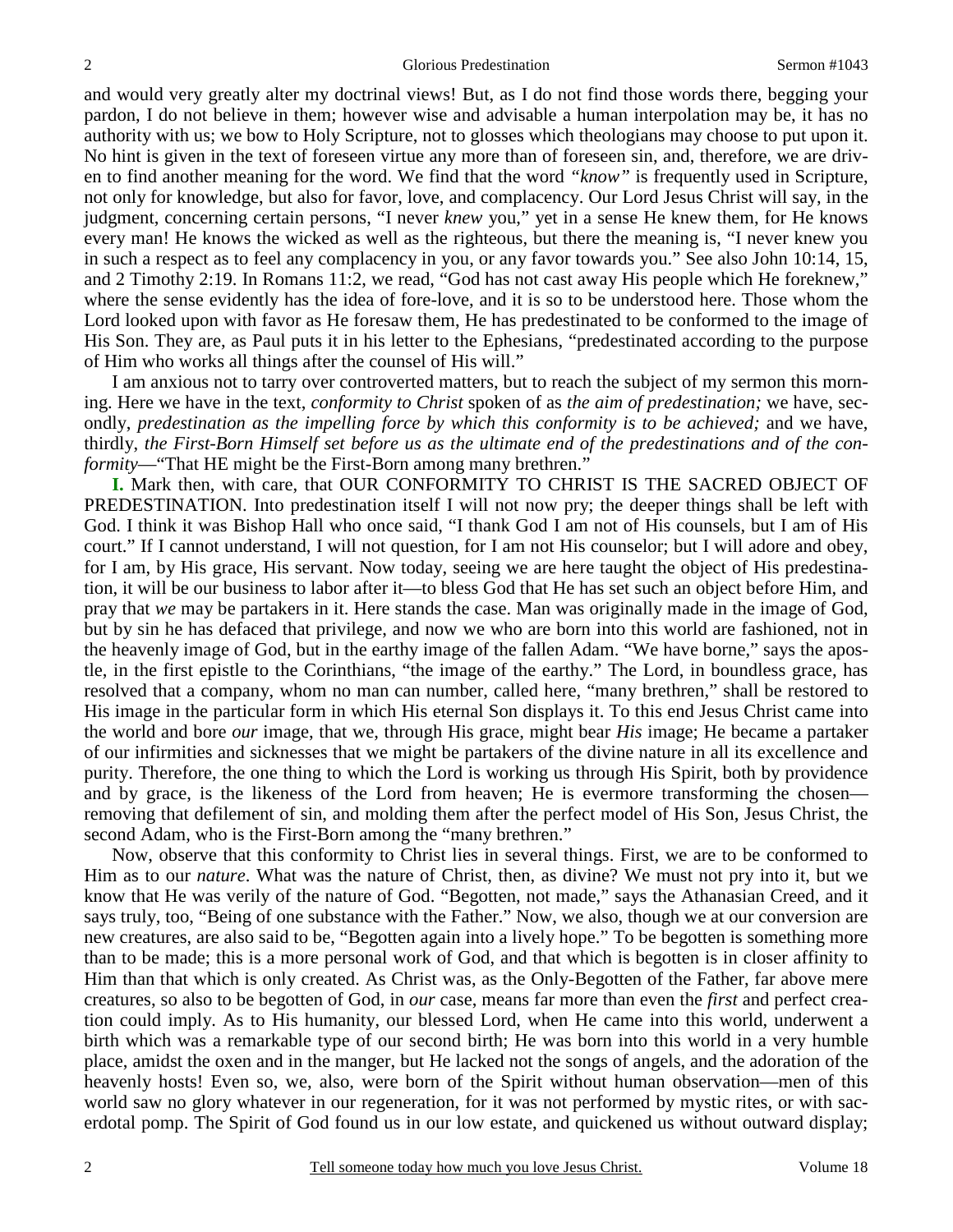#### Sermon #1043 Glorious Predestination

yet at that same moment, where human eyes saw nothing, seraphic eyes beheld marvels of divine grace, and angels in heaven rejoiced over one sinner who repented, singing once again—"Glory to God in the highest!" When our Lord was born, a few choice spirits welcomed His birth; an Anna and a Simeon were ready to take the new-born child into their arms and bless God for Him, and even so there were some that hailed *our* new birth with much thanksgiving. Friends and well-wishers who had watched for our salvation were glad when they beheld in us the true heavenly life, and gladly did they take us up into the arms of Christian nurture! Perhaps, also, there was one who had travailed in birth till Christ was formed in us the hope of glory, and how happy was that spirit to see us born unto God! How did our spiritual parent ponder each gracious word which we uttered, and thank God for the good signs of grace which could be found in our conversation! Then, too, a worse than Herod sought to kill us; Satan was eager that the new-born child of grace should be put to death, and therefore sent forth fierce temptations to slay us. But the Lord found a shelter for our infant spiritual life, and preserved the young child alive; in us the living and incorruptible Seed abode and grew. As many of you as have been born-again have been conformed to the image of Christ in the matter of His birth, and you are now partakers of His nature, it is not possible for us to be divine, yet it is written that we are made "Partakers of the divine nature." We cannot be precisely as God is, yet as we have borne the image of the earthy, we shall also bear the image of the heavenly, whatever that image may be. The new birth as surely stands us with the image of Christ as our first birth impressed us with a resemblance to the fathers of our flesh. Our first birth gave us humanity; our second birth allies us with Deity. As we were conceived in sin at the first, and shaped in iniquity, even so in regeneration our new man is renewed in knowledge after the image of Him who created us. He who sanctifies, and they who are sanctified are all of one—for which cause He is not ashamed to call them brethren.

Furthermore, this conformity to Christ lies in *relationship* as well as in nature. Our Lord is the Son of the Highest—the Son of God! And truly, beloved, we are now the sons of God, and it does not yet appear what we shall be, but we know that when He shall appear, we shall be like He, for we shall see Him as He is. Jehovah has declared that He will be a Father to us, and that we shall be His sons and His daughters. As surely as Jesus is a Son, so surely are we, for the same Spirit bears witness to both, as it is written, "And because you are sons, God has sent forth the Spirit of His Son into your hearts, crying, Abba, Father." When Jesus came into the world as God's Son, He was not left without attesting proofs; His first public appearance, when He came to the waters of baptism, was signaled by a voice out of the excellent glory which said, "This is My beloved Son," and the descending Spirit, like a dove, rested upon Him. So is it also with us. The voice of God in the Word has testified to us our heavenly Father's love, and the Holy Spirit has borne witness with our spirits that we are the children of God. When first we dared to come forward and say, "We are on the Lord's side," some of us had sacred tokens of sonship which have never been forgotten by us; and oftentimes, since then, we have received renewed seals of our adoption from the great Father of our spirits. "He who believes on the Son has the witness in himself," so that he can, with his brethren, say plainly, "We know that we have passed from death unto life." God has given us full assurance, and infallible testimony, and in all this we rejoice; we have believed in Jesus, and it is written, "As many as received Him, to them gave He power to become the sons of God, even to as many as believed on His name."

Our Lord was declared to be the Son of God by the actions which He performed, both towards God, and towards man; as a Son He served His Father; you could see the nature of God in Him; in His deep sympathy with God, and in His exact imitation of God. Whatever God would have done under the circumstances, Jesus did. You perceive at once, by His deeds, that His nature was Godlike. His works bore witness of Him; it was most clear that He acted towards God as a son towards a father. Now in proportion as God's determination has been carried out in us, we also act to God as children towards a loving father; and whereas the children of darkness speak of their own, and like their father, who is a liar, speak the lie, and like their father, who is a murderer, act out wrath and bitterness—even so the children of God speak the truth, for God is true, and they are full of love, for God is love; and their life is light, for their God is light; they feel that they must act, under the circumstances in which they are placed, as they would suppose Jesus would have acted, who is the Son of the ever-blessed Father. Moreover, Christ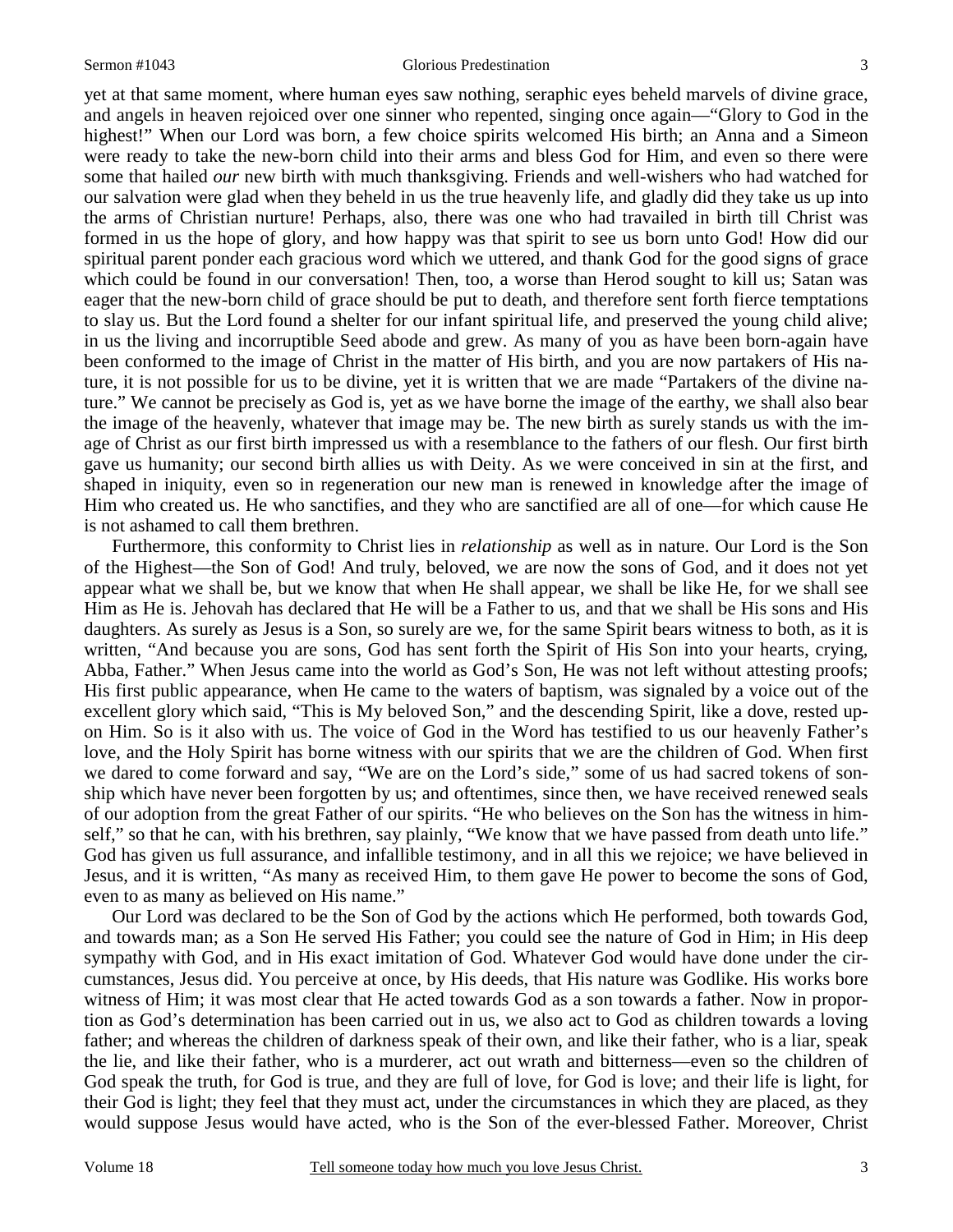worked miracles of mercy towards men which proved Him to be the Son of God. It is true we can work no miracles, yet we can do works which mark God's children. We cannot break the bread and multiply it; we can, however, generously distribute what we have, and thus, in feeding the hungry, we shall prove ourselves children of our Father who is in heaven. We cannot heal the diseased with our touch, still we can care for the sick, and so in love towards the suffering, we can prove ourselves to be children of the tender and ever-pitiful God. But our Lord has told us that greater works than His own shall we do because He is gone to His Father—and these greater works we do. We can work *spiritual* miracles. Today, can we not stand at the grave of the dead sinner, and say, "Lazarus, come forth?" And has not God often made the dead to rise at our word, by the power of His Spirit? Today, also, we can preach the gospel of Jesus Christ, casting it about us as if it were our garment, and he who touches the hem thereof, shall he not also be made whole today, even as when Jesus was among men? This day, if we do not break fish and barley loaves, we bring you better food; this day, if we cannot give to men opened eyes and unstopped ears, yet in the teaching of the gospel of Jesus, by the power of the Spirit, the mental eye is cleansed, and the soul's ear also is purged—so that in every child of God, in proportion as he labors in the power of the Spirit for Christ—the works which he does bear witness of him that he is a son of God! His zeal in doing them proves that he has the spirit of a child of God, and the result of those works proves that God works in him as He will never do in any but His own children. Thus, in relationship, as well as in nature, we are conformed to the image of Christ!

Thirdly, we are to be conformed to the image of Christ in our *experience*. This is the part of the subject from which our cowardly spirit often shrinks, but if we were wise it would not be so. What was the experience of Christ in this world? That ours will be! We may sum it up as referring to God, to men, to the devil, and to all evil. His experience with regard to God; what was that? "Though He were a Son, yet He learned obedience by the things which He suffered." Though without sin, He was not without suffering; the First-Born of the divine family was more sorely chastened than any other of the household. He was smitten of God and afflicted till, as the climax of all, He cried *Eloi, Eloi, lama Sabacthani?* Oh, the bitterness of that cry—"My God, My God, why have You forsaken Me?" It was the Father bruising the First-Born Son! And, if you and I, brothers and sisters, are to be conformed to the image of the First-Born, though we may expect from God much fatherly love, we may also reckon that it will show itself in parental discipline. If you are without chastisement, where all are partakers, then are you bastards, and not sons! But, if you are true sons, like the First-Born, the rod will make you smart, and sometimes you will have to say, "My God, my God, why have you for saken me?" "For whom the Lord loves He chastens, and scourges every son whom He receives. If you endure chastening, God deals with you as with sons, for what son is he whom the father chastens not?" If we are predestinated to be conformed to the image of His Son, the Lord has predestinated us to much tribulation, and through it shall we inherit the kingdom!

Next survey our dear covenant head in His experience in relation to men. "He came unto His own, and His own received Him not." "He was despised and rejected of men." He said, "Reproach has broken My heart, and I am full of heaviness." Now beloved, in the very proportion in which we are conformed to the image of Christ we shall have to "Go forth unto Him outside the camp, bearing His reproach." The disciple, if he is a true disciple, is not above his Master, nor the servant above his Lord; if they have called the Master of the house Beelzebub, much more will they call them of His household by some yet more opprobrious title if they can invent it. The saints of God must not expect crowns where Christ found a cross; they must not reckon to ride in triumph through those streets which saw the Savior hurried to a malefactor's death; we must suffer with Him if we would be glorified with Him; fellowship in His sufferings is necessary to communion with His glory.

Then, consider our Lord's experience with regard to the prince of the power of the air. Satan was no friend to Christ, but finding Him in the desert, he came to Him with this accursed "if"—"If you are the Son of God." With that attack upon His Sonship, the fiend commenced the battle. "If you are the Son of God"; you know how thrice he assailed Him with those temptations which are most likely to be attractive to poor humanity, but Jesus overcame them all. The arch enemy, the old dragon was always nibbling at the heel of our great Michael, who has forever crushed his head. We are predestinated to be con-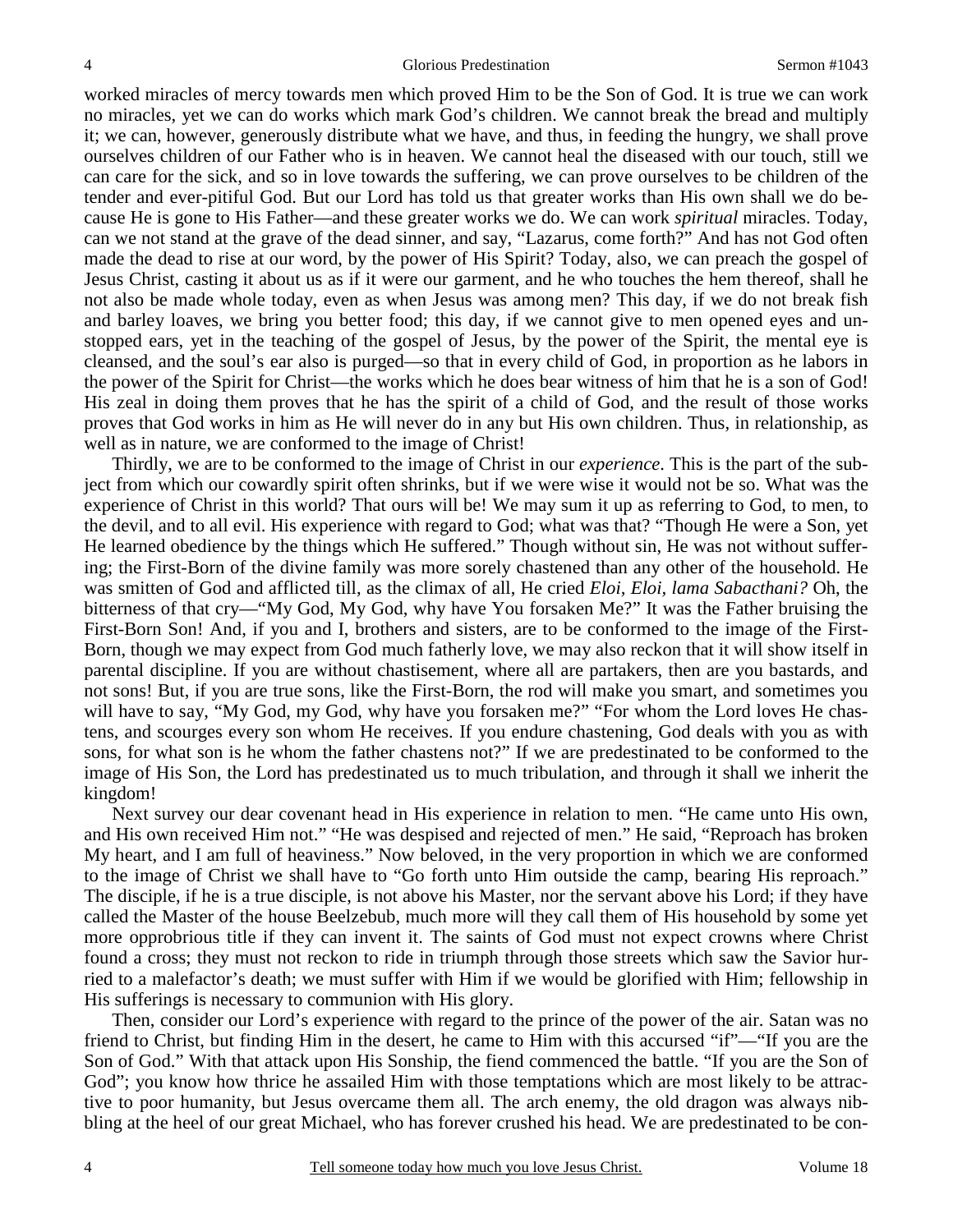#### Sermon #1043 Glorious Predestination

formed to Christ in that respect—the serpent's subtlety and cruelty will assail us, also, for a tempted head involves tempted members. Satan desires to have us, and to sift us as wheat; he attacked the Shepherd and he will never cease to worry the sheep. Inasmuch as we are of the seed of the woman, there must be enmity between us and the seed of the serpent.

And, as to all evil, our Lord's entire life was one perpetual battle; He was fighting evil in the high places, and evil in the low, evil among the priests, and evil among the people, evil in a religious dress, in Phariseeism, and evil in the dress of philosophy among the Sadducees. He fought it everywhere; He was the foe of everything that was wrong, false, selfish, unholy, or impure; and you and I must be conformed to Christ in this respect. We are to be holy, harmless, undefiled and separate from sinners; you are of God, little children, and the whole world lies in the wicked one. We are chosen out of the world to be a peculiar people, adversaries to all evil, never sheathing our sword till we enter into our rest; we are to be like He, then, in nature, in relation, in experience.

Fourthly. We are to be conformed to Christ Jesus as to His *character*. Time and ability alike fail us to speak of this; I only pray that God's Spirit may make our *lives* to speak of it. He was consecrated to God—so are we to be. The zeal of God's house ate Him up—so should it consume us, also. He went about His Father's business—so should we ever be occupied. Towards man He was all love—it becomes us to be the same. He was gentle and kind and tender—as He was, so are we to be in this world. He did not break the bruised reed, nor quench the smoking flax—neither should we; yet was He stern in the denunciation of all evil—so should we be. Purity, holiness, unselfishness—all the virtues should glow in us as they shone in Him. Ah, and blessed be God they will, too, by the work of the Spirit! Our text speaks not only of what we ought to be, but of what we *shall* be, for we are *predestinated* to be conformed to the image of God's Son! My brothers and sisters, what a glorious model! Behold it! Wonder at it! And bless God for it! You are not to be conformed to the mightiest of the apostles—you will one day be purer than were Paul or John while here below! You are not to be conformed to the most sublime of the prophets—you shall be like the prophets' Master! You are not to be content with your own conception of that which is beautiful and lovely—God's perfect conception Incarnated in His own Son is that to which you shall certainly be brought by the predestination of God!

Just a sentence upon another point. We are to be conformed to the image of His Son, fifthly, as to our *inheritance*, for He is heir of all things, and what less are we heirs of, since all things are ours? He is Heir of this world. "You made Him to have dominion over all the works of Your hands: You have put all things under His feet, all sheep and oxen, yes, and the fowl of the air and the fish of the sea, and whatever passes through the paths of the sea." We see not yet all things put under man, but we see Jesus who was made a little lower than the angels for the suffering of death crowned with glory and honor; and in the person of Christ Jesus this day we, the men who are made in His image, have dominion over all things, being all made kings and priests unto God, and in Christ Jesus ordained to reign with Him forever and ever! "If children then heirs," says the apostle; therefore, whatever Christ has we have, and though we may be very poor and unknown, yet whatever belongs to Christ belongs to us. "The good of all the land of Egypt is yours," said Joseph to his brothers, and Jesus says this to all His people, "All are yours, for you are Christ's, and Christ is God's."

I must close this point—time goes much too swiftly this morning when speaking upon this delightful theme. By observing that we are to be conformed to Christ in His *glory,* we will think of our bodies, for that is a point surrounded with consolation, since He shall change our vile body, and make it like unto His glorious body! We are like Adam, now, in weakness and pain, and we shall soon be like he in death—returning to the ground where we were taken; but we shall rise again to a better life! And then shall we wear in glory and incorruption the image of the second Adam, the Lord from heaven! Conceive the beauties of the risen Redeemer! Let your faith and your imagination work together to portray the unutterable glories of Immanuel, God With Us, as He sits at the right hand of the Father—such and so bright shall our glories be in the day of the redemption of the body! We shall behold His glory! We shall be with Him where He is, and we shall be, ourselves, glorious in His glory! Is He exalted? You also shall be lifted up! Is He King? You shall not be uncrowned! Is He a victor? You also shall bear a palm!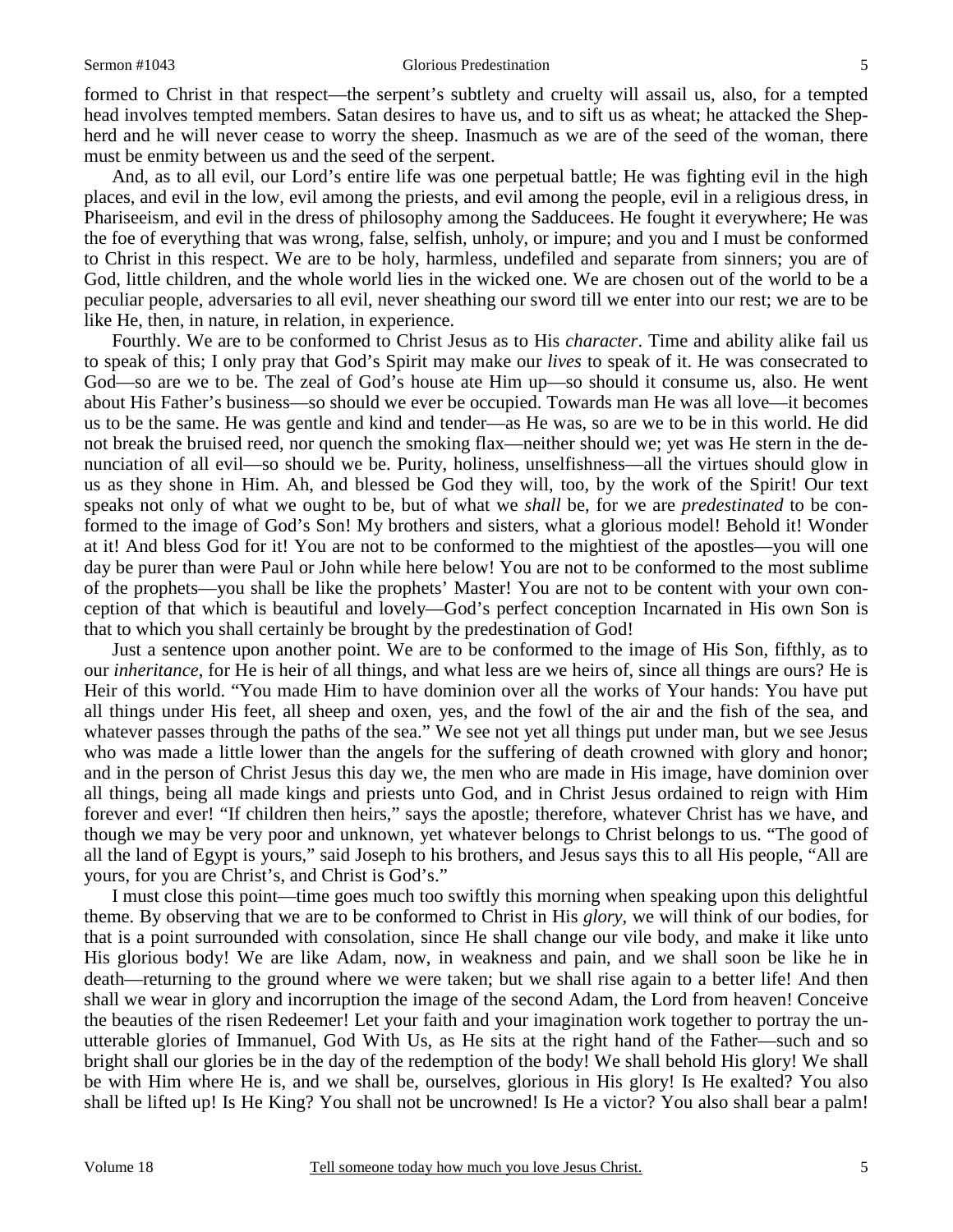Is He full of joy and rejoicing? So, also, shall your soul be filled to the brim with delights! Where He is, every saint shall be before long!

Thus much upon the sacred end of predestination.

**II.** Now, observe that PREDESTINATION IS THE IMPELLING FORCE TOWARDS THIS CON-FORMITY. This truth of God divides itself thus—it is the *will* of God that conforms us to Christ's image rather than our own will. It is our will now, but it was God's will when it was not our will, and it only became according to our will when we were converted, because God's grace had made us willing in the day of its power. We cannot be made like Christ unwillingly—a consenting will is essential to the likeness of Christ! Unwilling obedience would be disobedience. *Naturally* we never will towards good without God, but God works in us to will and to do; God treats us as men responsible and intelligent, and not as stone or metal; He made us free agents, and He treats us as such. We are willing now to be conformed to the image of Jesus. Yes, we are *more* than willing—we are anxious and desirous for it! But still the main and first motive power lay not in our will, but in His will, and today the immutable force which is best to be depended upon does not lie in our fickle, feeble will, but in the unchanging and omnipotent will of God; the force that is conforming us to Christ is the will of God in predestination!

And so, too, it is rather God's *work* than our work. We are to work *with* God in the matter of our becoming like Christ; we are not to be passive like wood or marble; we are to be prayerful, watchful, fervent, diligent, obedient, earnest and believing, but still the work is God's. Sanctification is the Lord's work in us. "You have worked all our works in us." From the first, and now, and to the last, "He that has worked us to the same thing is God, who also has given to us the earnest of the Spirit." There is no holiness in us of our own creating; there is no good thing in us of our own fashioning. "Every good gift and every perfect gift is from above." "Not unto us, not unto us, but unto Your name be praise." Still, true as it is that we are free agents, yet the Lord is the potter, and we are the clay upon the wheel, and it is His work, and not ours, that makes us like Christ. If there is a touch of our finger anywhere upon the vessel, it mars and does not beautify; it is only where God's hand has been, that the vessel begins to assume the form of the model. Therefore beloved, all the *glory* must be unto God, and not to us. It is a great honor to any man to be like Christ; God does not intend that His children should have no honor, for He puts honor upon His own people, but the true glory lies with Him, since He has made us. Cannot we say, this morning, with thankful hearts, "By the grace of God I am what I am?" And do we not feel that we shall lay all our honors, whatever they may be, at His dear feet who has, according to His abundant mercy, predestinated us to be conformed to the image of His Son?

**III.** Now I must come to the third point with brevity. It sweetly appears that the ULTIMATE END OF ALL THIS IS CHRIST. "Predestinated to be conformed to the image of His Son, that HE"—"that HE"—God is always driving at something for Him, His well-beloved Son. He aims at His own glory in the glory of His dear Son. If He blesses us, the text of last Sunday [See Sermon #1041, MERCY'S MAS-TER MOTIVE] is still true, "Not for your sakes do I this." It is for the sake of a higher, a better One than we are—it is "That He might be the First-Born." Now, if I understand the passage before us, it means this. First, God predestinates us to be like Jesus that His dear Son might be the first of a new order of beings elevated above all other creatures, and nearer to God than any other existences. He was Lord of angels, seraphim, and cherubim who obeyed His behests. But the Son desired to be at the head of a race of beings more nearly allied to Him than any existing spirits. There was no kinship between the Lord Jesus and angels, for to which of the angels had the Father said at any time, "You are My Son?" They are, by nature, servants, and He is the Son—this is a wide distinction. The eternal Son desired association with beings who should be sons as He was, towards whom He could stand in a close relationship as being like to them in nature and Sonship. And the Father, therefore, ordained that a seed that He had chosen should be conformed to the image of the Son that His Son might head up and be chief among an order of beings more nearly akin to God than any other. The serpent said to Eve, "God knows that you shall be as gods, knowing good and evil." That lie had in it a residue of truth, for by Sovereign grace we have become such. There were no obedient creatures in the world of that sort, knowing good and evil, in the days of Eden's glory. The angels in heaven had known good, and only good, and preserved by grace had not fallen. The evil spirit had fallen, and he knew evil, but he had forgotten good and was incapable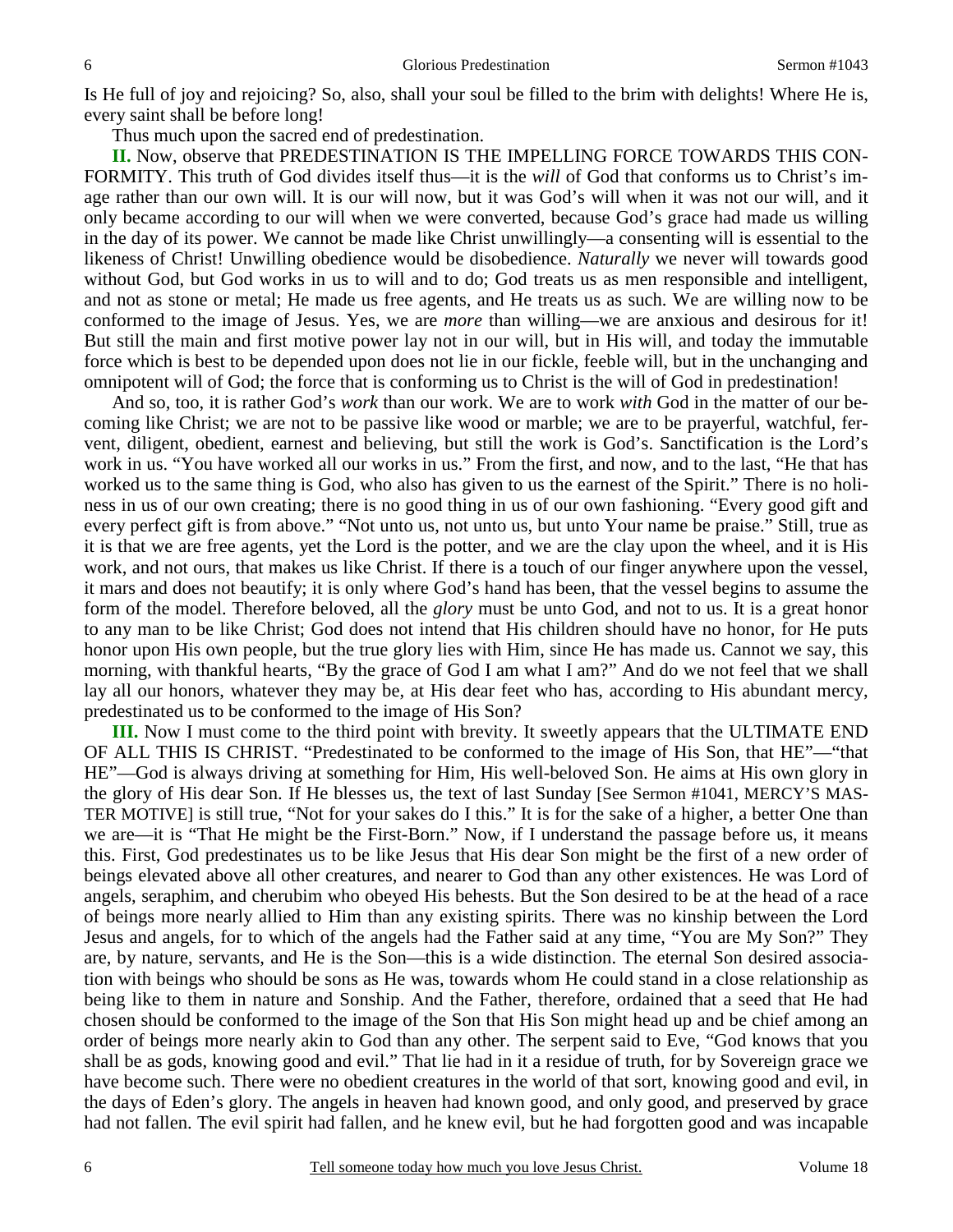#### Sermon #1043 Glorious Predestination

of ever choosing it again; he is now forever banished from hope of restoration. But here are we who know both good and evil; we understand the one, and the other, too, and now there is begotten in us a nature which loves holiness and cannot sin because it is born of God; we are left free agents, yes, we are freer than ever we were; and yet in this life, and in the life to come, our path is like that of the just which shines more and more unto the perfect day! Angels know not evil; they have never had to battle with evil known and felt within; they have not tried the paths of sinful pleasure, and through grace they are turned from them so as with full purpose of heart they cleave to holiness forever. Jesus now heads a race assailed but victorious—sorely tempted, but enabled to overcome! Joyfully and cheerfully forever shall it be our delight to do the Father's will; forever with Christ at our head, we shall be the nearest to the eternal throne; the most attached of servants, because also sons; the most firmly adhesive to good, because we once knew the bitterness of evil! Even as Christ had to drink the cup of suffering for sin, we also have sipped of it; we have known horror caused by guilt, and, therefore, for the future shall be throughout eternity a nobler race, freer to serve, and serving God after a nobler fashion than any other creatures in the universe! I take it that it is the meaning of the text that the Lord would have Christ to be the first of a nobler order of beings.

 But, secondly, the object of grace is that there may be some in heaven with whom Christ can hold brotherly converse. Note the expression, "Many brethren"—not that He might be the First-Born among many, but among "many brethren," who should be like He. Our blessed Lord delights in fellowship; such is the greatness of His heart that He would not be alone in His glory, but would have associates in His happiness. Now, I speak with bated breath. God can do all things, but I see not any way by which He could give to His only-begotten Son beings that should be akin to Him except through the processes which we discover in the economy of divine grace. Here are beings that know evil, and know also good; here are beings placed under infinite obligations by bonds of love and gratitude to choose forever the good; here are beings with a nature so renewed that they always must be holy beings—and these beings can commune with the incarnate God upon *suffering* as angels cannot! They can discuss upon the penalty of *guilt* as angels cannot; upon heart-throes, conflicts, reproaches, and brokenness of spirit as angels cannot; and to them the Lord Jesus can reveal the glory of holiness, the bliss of conquering sin, and the sweetness of benevolence as only they can comprehend! Renewed men are made fit companions for the Son of God! He shall feast all the more joyously because they shall eat bread with Him in His kingdom; He shall be joyful when He declares the Lord's name unto His brethren! He shall joy in their joy, and be glad in their gladness.

No doubt, however, the text means that these will forever love and honor the Lord Jesus Christ Himself. The children look up to the first-born. In the East the first-born is the lord and king of the household. We love Jesus now, and esteem Him our head and chief. How will we, when we once get to heaven, love and adore Him as our dear elder brother with whom we shall be on terms of the closest familiarity, and most reverent obedience! How joyfully will we serve Him! How rapturously adore Him! Shall we not need to have our voices made louder till they become as thunder, or like many waters, or surely we shall not be able to praise Him as we would? If there is work to do for Him in future ages, we will be the first to volunteer for service; if there are battles to be fought in times to come with other rebellious races; if there are servants needed to fly over the vast realms of the infinite to carry Jehovah's messages—who shall fly so swiftly as we shall when once we feel that in His courts we shall dwell not as mere servants, but as members of the royal family, partakers of the divine nature, nearest to God Himself? What bliss to know that He, who is "Very God of very God," and sits on the eternal throne, is also of the same nature with ourselves, our kinsman who is not ashamed, even amidst the royalties of glory, to call us brothers and sisters! O brothers and sisters, what honors are ours! What a heritage lies before us! Who among us would change with Gabriel? We shall have no need to envy angels, for what are they but ministering spirits, servants in our Father's halls? We are sons, and sons of no inferior order! No sons of a secondary rank like Abraham's children born of Keturah, or like the son of the bondwoman, but we are the Isaacs of God, born according to the promise! We are heirs of all that He has, a seed beloved of the Lord forever! Oh, what joy ought to fill our spirits, this morning, at the prospect which this text reveals, and which predestination secures!